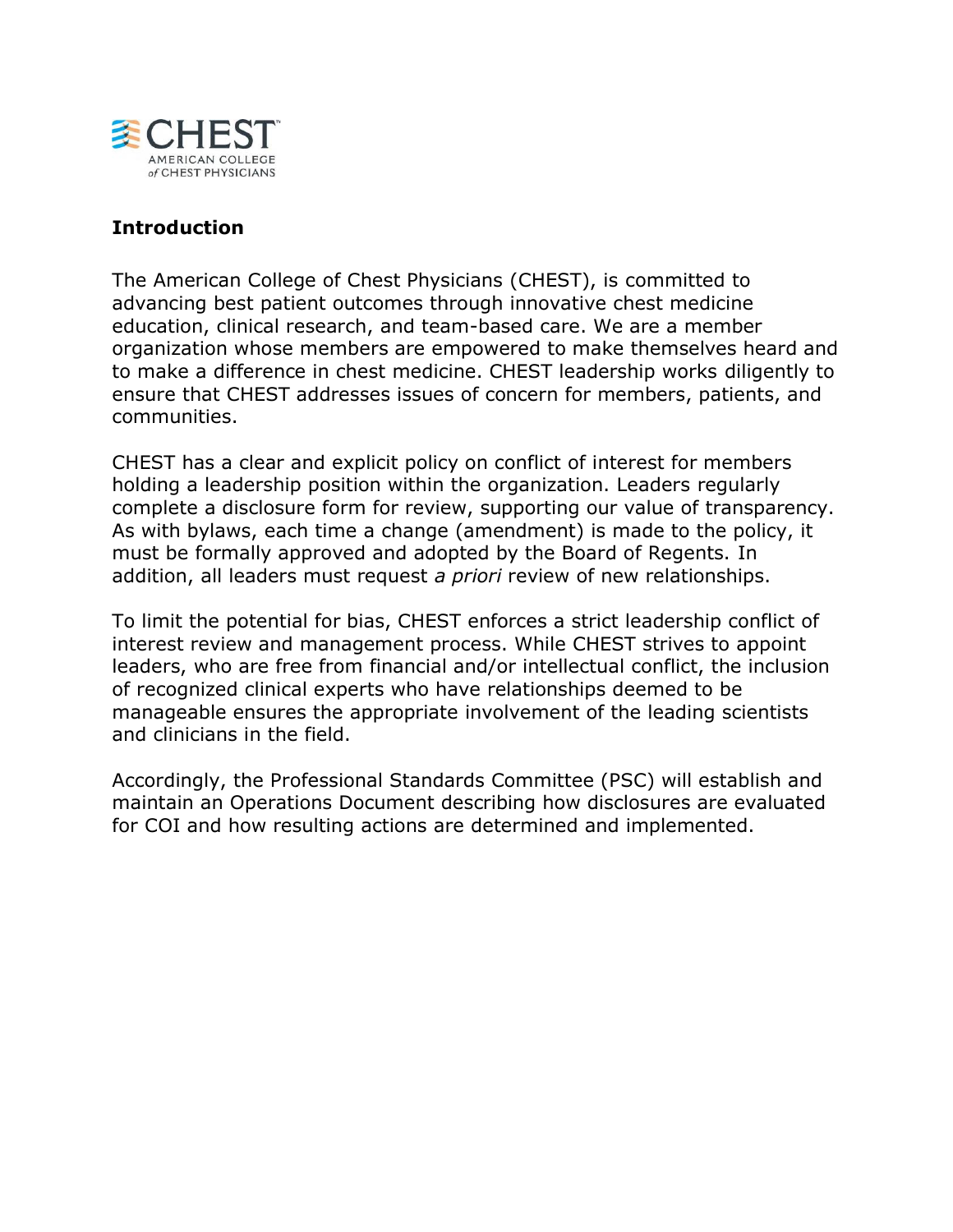#### **Structure**

CHEST leaders are defined by five leadership levels: I, IIA, IIB, IIC, III. Each level is listed below, moving from most to least restrictive (left to right) with positions linked to those levels populating the corresponding columns.

|                                       | <b>Level II</b>                                                       |                                                                   |                                     | <b>Level III</b>                                                                                                                          |                                                        |  |
|---------------------------------------|-----------------------------------------------------------------------|-------------------------------------------------------------------|-------------------------------------|-------------------------------------------------------------------------------------------------------------------------------------------|--------------------------------------------------------|--|
| <b>Level I</b>                        | A                                                                     | B                                                                 | $\mathbf C$                         |                                                                                                                                           |                                                        |  |
| President                             | President,<br><b>CHEST</b><br>Foundation                              | Chair and VC,<br>Guidelines<br>Oversight<br>Committee             | Deputy Editors,<br>CHEST journal    | <b>Board of Trustee</b><br>Members                                                                                                        | Compensation<br>Committee                              |  |
| <b>Immediate Past</b><br>President    | President-<br>Designate                                               | Chair and VC,<br>Education<br>Committee                           | Associate Editors,<br>CHEST journal | Guideline<br>Oversight<br>Committee<br>Members                                                                                            | <b>Honor Lecture</b><br>and Awards<br>Committee        |  |
| President-Elect                       | Regents-at-<br>Large                                                  | Chair and VC,<br>Scientific<br>Program<br>Committee               |                                     | Education<br>Committee<br>Members                                                                                                         | Membership<br>Committee                                |  |
| Secretary<br>(CHEST's EVP<br>and CEO) | Chair and VC,<br>Council of<br><b>NetWorks</b>                        | <b>Immediate Past</b><br>President,<br><b>CHEST</b><br>Foundation |                                     | <b>NetWork</b><br>Steering<br>Committee<br>Members                                                                                        | Scientific<br>Program<br>Committee<br>Members          |  |
| Editor in Chief,<br>CHEST journal     | Chair,<br>Executive<br>Committee<br>Council of<br>Global<br>Governors | President-Elect<br><b>CHEST</b><br>Foundation                     |                                     | Members of the<br>Executive<br>Committee of the<br><b>Council of Global</b><br>Governors and<br>the Council of<br><b>Global Governors</b> | Scientific<br>Presentations<br>and Awards<br>Committee |  |
| Chair, Finance<br>Committee           | Joint<br>CHEST/ATS<br>Clinical<br>Practice<br>Committee               | President-<br>Designate,<br><b>CHEST</b><br>Foundation            |                                     | NetWork<br>members who<br>participate in<br>CHEST-<br>sponsored<br>activities                                                             | Social Media<br>Work Group                             |  |
| Governance<br>Committee <sub>1</sub>  | Governance<br>Committee1                                              | Professional<br>Standards<br>Committee                            |                                     | Editors, CHEST<br>Physician                                                                                                               | Training and<br>Transitions<br>Committee               |  |
|                                       |                                                                       | Governance<br>Committee <sub>1</sub>                              |                                     |                                                                                                                                           |                                                        |  |

1 The Governance Committee is slated from representatives among the Board of Regents and the Board of Trustees; thus, members will continue to adhere to the level assigned for their Board position of origin.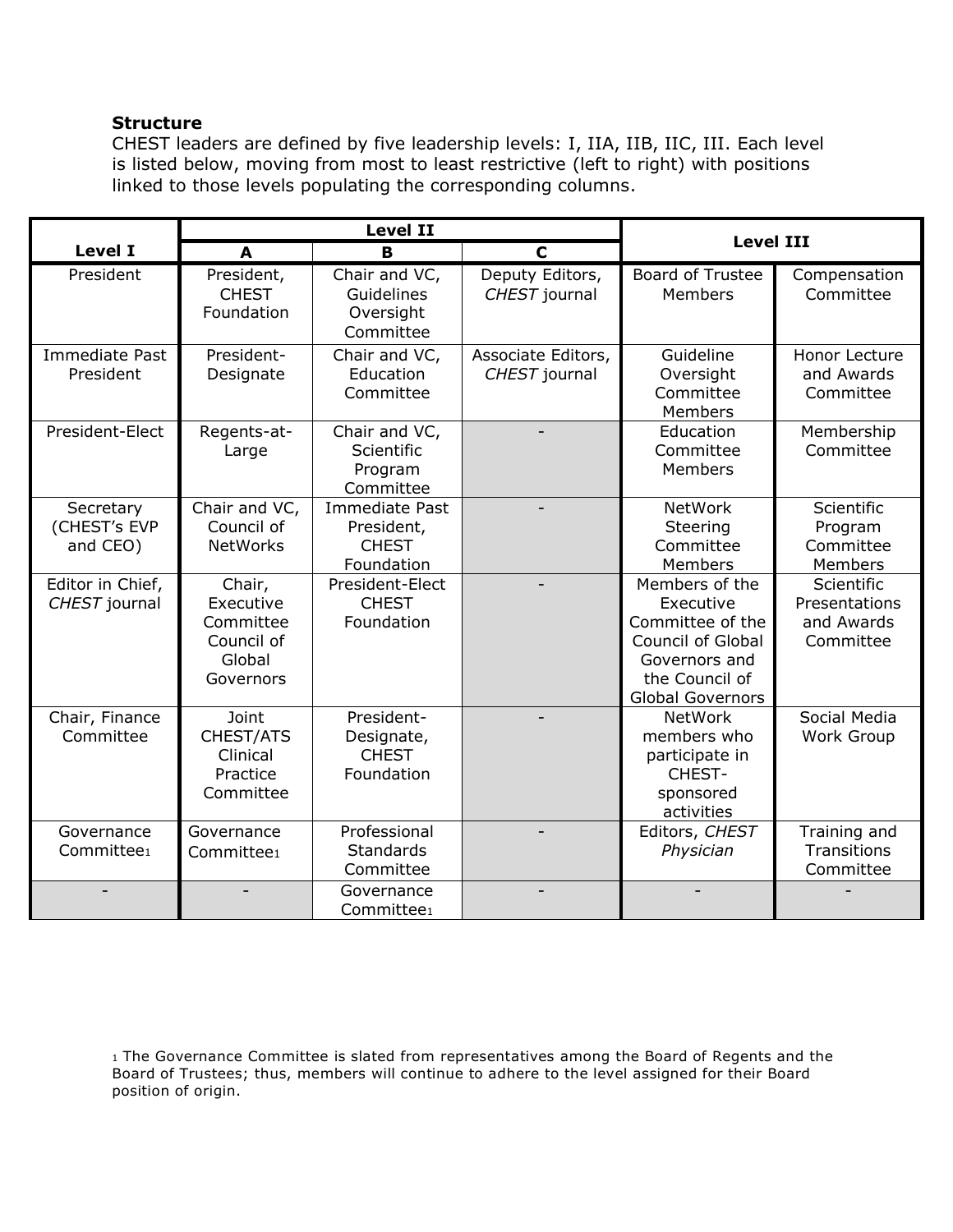## **COI Rules by Leadership Level**

CHEST leaders are defined by five leadership levels: I, IIA, IIB, IIC, III.. Each level is defined below, moving from most to least restrictive.

**Level I.** Level I leaders are bound by the following COI rules during their term as Level I leaders:

- No promotional activities (see points of clarification below "A").
- Investigators in grant-funded research supported by nonprofit/government or commercial entity may receive funds, if directed to the institution. It is not acceptable to receive funds directed to the individual.
- Except for investments in mutual funds, no investments (e.g. holdings in stocks or stock options of pharmaceutical or device companies) or any other commercial entities that manufacture or sell products related to management of individuals with disorders addressed by CHEST. No investments in tobacco companies except for mutual funds. These restrictions apply to investments and intellectual property (e.g., patents associated with licensing, and/or financial or in-kind benefit) held by individual, their spouse, domestic or life partner, dependent children, and minors living in the same household (per IRS definition).
- Disclosure of any activities, investments, or employment of a spouse, domestic or life partner, dependent children, or minors living in the same household that may be affiliated with pharmaceutical companies or any other commercial entities (e.g., device manufacturers) that make or sell products related to management of individuals with disorders addressed by CHEST.
- No service as board member or officer of any other national or international medical or professional society (see points of clarification below "D").
- No service as chair of a committee or chair of any major projects (such as guidelines or consensus statements) of any other national or international medical or professional society, except for limited exceptions as authorized by the organization's decision-making body on COI. Serving as a committee member is permissible (see points of clarification "D" below).
- Disclosure of activities as a member of any committee of any other national or international medical professional society.
- No employment full-time, or part-time, is allowed for pharmaceutical companies or medical device companies.
- No consulting, or advisory board activity for pharmaceutical companies and medical device companies, including CHEST-sponsored focus groups, except as authorized by the organization's decision-making body on COI (see points of clarification A" below). This activity is not allowed even if it is not remunerated.
- No issuing statements on behalf of a commercial entity.
- No service as Editor in Chief of a journal (other than *CHEST* or *CHEST Physician*) in the field of critical care, pulmonary, or sleep medicine.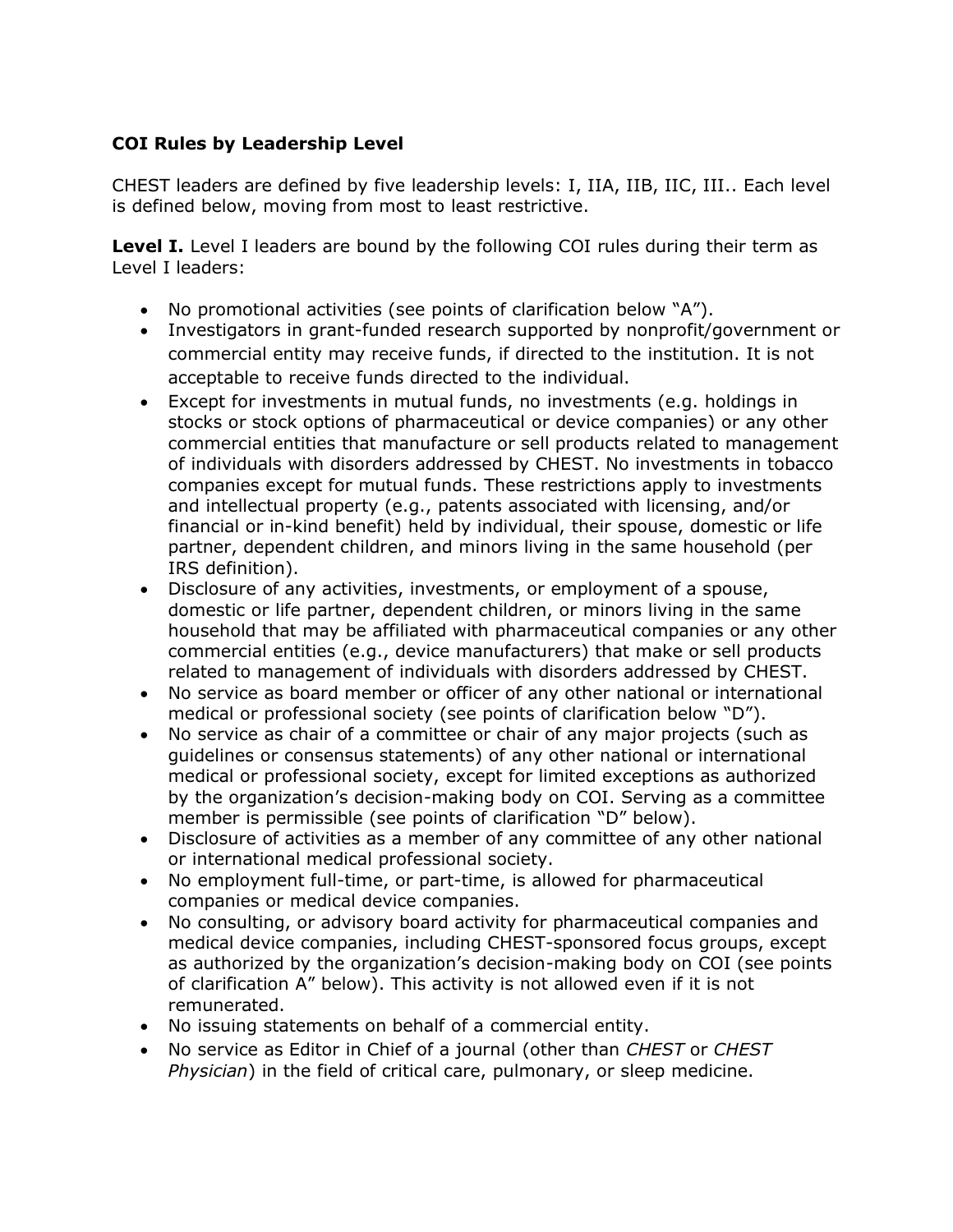**Level IIA.** Level IIA leaders are bound by the following COI rules during their term as Level IIA leaders:

- No promotional activities (see points of clarification "A" below).
- Investigators in grant-funded research supported by nonprofit/government or commercial entity may receive funds, if directed to the institution. It is not acceptable to receive funds directed to the individual.
- Except for investments in mutual funds, no investments (e.g. holdings in stocks or stock options of pharmaceutical or device companies) or any other commercial entities that manufacture or sell products related to management of individuals with disorders addressed by CHEST. No investments in tobacco companies except for mutual funds. These restrictions apply to investments and intellectual property (e.g., patents associated with licensing, and/or financial or in-kind benefit) held by individual, their spouse, domestic or life partner, dependent children, and minors living in the same household (per IRS definition).
- No service as board member or officer of any other national or international medical or professional society (see points of clarification "D" below).
- No service as chair of a committee or chair of any major projects (such as guidelines or consensus statements) of any other national or international medical or professional society, except for limited exceptions as authorized by the organization's decision-making body on COI. Serving as a committee member is permissible (see points of clarification "D" below).
- Disclosure of activities as a member of any committee of any other national or international medical professional society.
- No employment full-time, or part-time, is allowed for pharmaceutical companies or medical device companies.
- No consulting, or advisory board activity for pharmaceutical companies and medical device companies, including CHEST-sponsored focus groups, except as authorized by the organization's decision-making body on COI (see points of clarification "A" below). This activity is not allowed even if it's not remunerated.
- No issuing statements on behalf of a commercial entity.
- No service as Editor in Chief of a journal (other than *CHEST* or *CHEST Physician*) in the field of critical care, pulmonary, or sleep medicine.

**Level IIB**. Level IIB leaders are bound by the following COI rules during their term as Level IIB leaders:

- No promotional activities (see points of clarification "A" below).
- Investigators in grant-funded research supported by nonprofit/government or commercial entity may receive funds, if directed to the institution. It is not acceptable to receive funds directed to the individual.
- Except for investments in mutual funds, no investments (e.g. holdings in stocks or stock options of pharmaceutical or device companies) or any other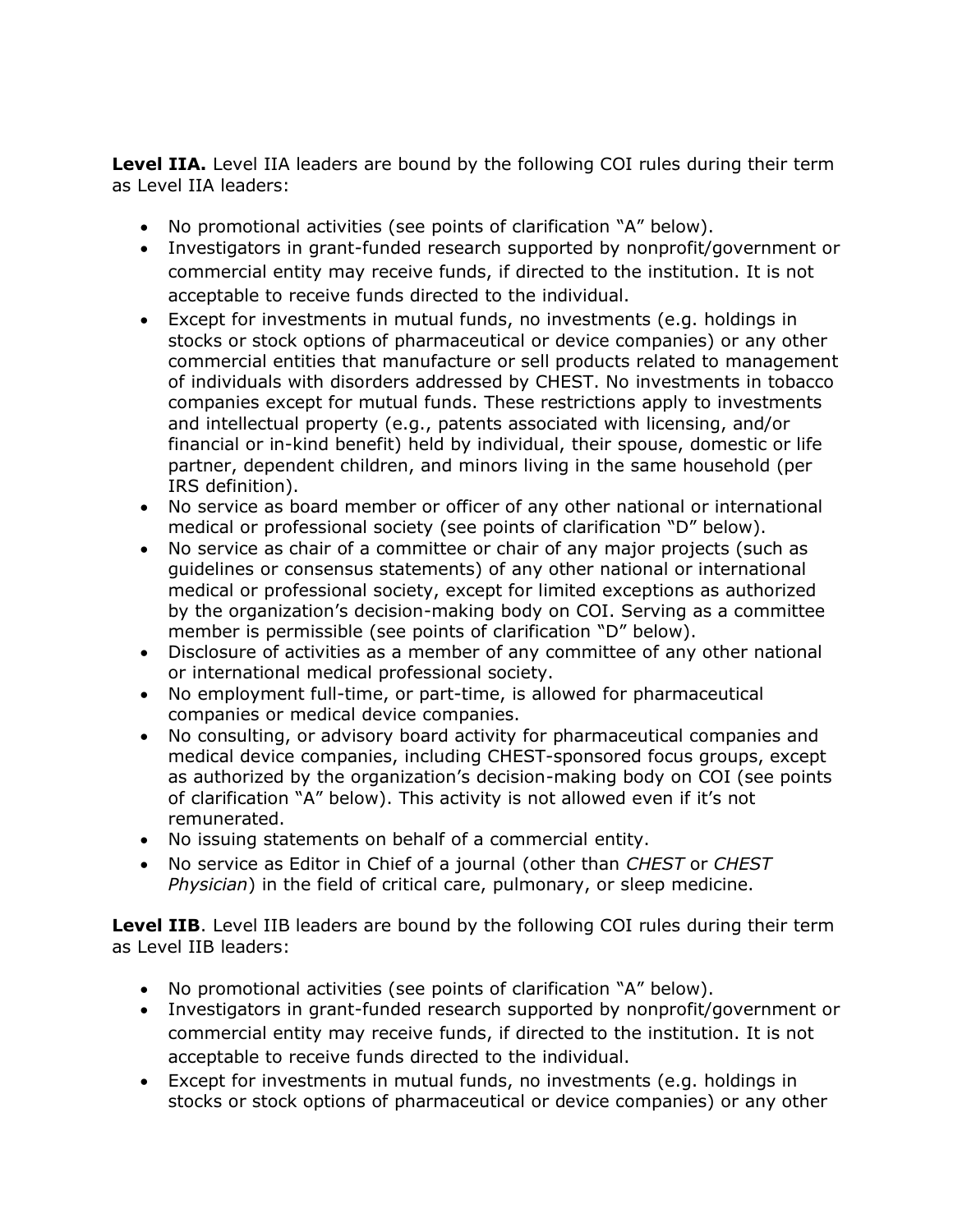commercial entities that manufacture or sell products related to management of individuals with disorders addressed by CHEST. No investments in tobacco companies except for mutual funds. These restrictions apply to investments and intellectual property (e.g., patents associated with licensing, and/or financial or in-kind benefit) held by individual, their spouse, domestic or life partner, dependent children, and minors living in the same household (per IRS definition).

- No service as board member or officer of any other **competing** national or international medical or professional society (see points of clarification "D" below).
- No service as chair of a committee or chair of any major projects (such as guidelines or consensus statements) of any other national or international medical or professional society, except for limited exceptions as authorized by the organization's decision-making body on COI. Serving as a committee member is permissible (see points of clarification below "D").
- No employment full-time, or part-time, is allowed for pharmaceutical companies or medical device companies.
- Consulting or advisory board activity for pharmaceutical companies and medical device companies, including CHEST-sponsored focus groups, except as authorized by the organization's decision-making body on COI (see points of clarification (C) below) is manageable.
- No issuing statements on behalf of a commercial entity.
- Disclosure of activities as a member of any committee of any other national or international medical professional society.
- No service as Editor in Chief of a journal (other than *CHEST* or *CHEST Physician*) in the field of critical care, pulmonary, or sleep medicine.

**LEVEL IIC.** Level IIC leaders are bound by the following COI rules during their term as Level IIC leaders:

- No promotional activities (see points of clarification (A) below).
- Investigators in grant-funded research supported by nonprofit/government or commercial entity may receive funds, if directed to the institution. It is not acceptable to receive funds directed to the individual.
- Except for investments in mutual funds, no investments (e.g. holdings in stocks or stock options of pharmaceutical or device companies) or any other commercial entities that manufacture or sell products related to management of individuals with disorders addressed by CHEST. No investments in tobacco companies except for mutual funds. These restrictions apply to investments and intellectual property (e.g., patents associated with licensing, and/or financial or in-kind benefit) held by individual, their spouse, domestic or life partner, dependent children, and minors living in the same household (per IRS definition).
- No service as board member or officer of any other competing national or international medical or professional society (see points of clarification (B) below).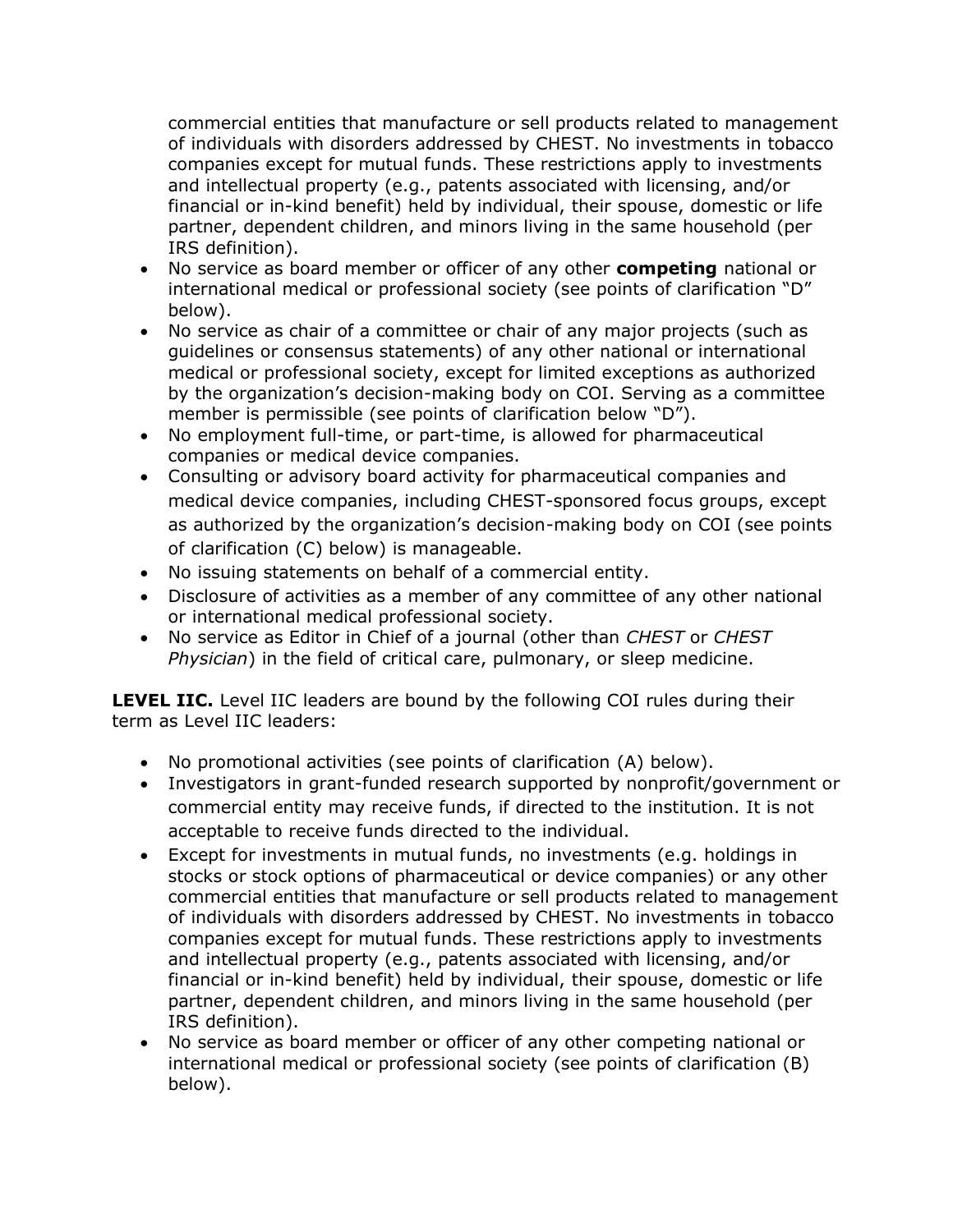- Service as a member or chair of a committee or chair of any major projects (such as guidelines or consensus statements) of any other national or international medical or professional society **is permissible**. However, Deputy and Associate Editors should maintain confidentiality regarding journal information and refer questions to the Editor in Chief.
- Disclosure of activities as a member of any committee of any other national or international medical professional society.
- No employment full-time, or part-time, is allowed for pharmaceutical companies or medical device companies.
- Consulting or advisory board activity for pharmaceutical companies and medical device companies, including CHEST-sponsored focus groups, except as authorized by the organization's decision-making body on COI (see points of clarification "B" below) is manageable.
- No issuing statements on behalf of a commercial entity.
- No service as Editor in Chief of a journal (other than *CHEST* or *CHEST Physician*) in the field of critical care, pulmonary, or sleep medicine.

**Level III**. Level III leaders are bound by the following COI rules during their term as Level III leaders:

- No relationships with tobacco companies.
- No employment full-time, or part-time, is allowed for pharmaceutical companies and medical device companies.
- Level III leaders may have conflicts but will have to rescue themselves from conversations related to those conflicts. These COIs are considered manageable.

### **Other Matters**

- A. Effective date of implementation of these COI rules: October 18, 2019.
- B. Notification of the adopted policy will be sent to all members.
- C. Any questions or clarifications concerning a conflict are initially addressed by respective committee or other CHEST entity. However, if no immediate resolution is forthcoming, clarification is required, or continued concerns exist, the matter will be submitted to the Professional Standards Committee for a determination.
- D. A COI disclosure form for all CHEST leaders and staff is updated annually and available online.
- E. Committees should start every meeting (both remotely and in- person) by asking whether anyone has any new COI to disclose, including a COI related to a matter on the meeting agenda.

## **Points of Clarification**

A. Please see the in [Appendix B: CHEST Conflict of Interest Terminology](#page-11-0) for definitions related to promotional activity, speaker's bureau, etc.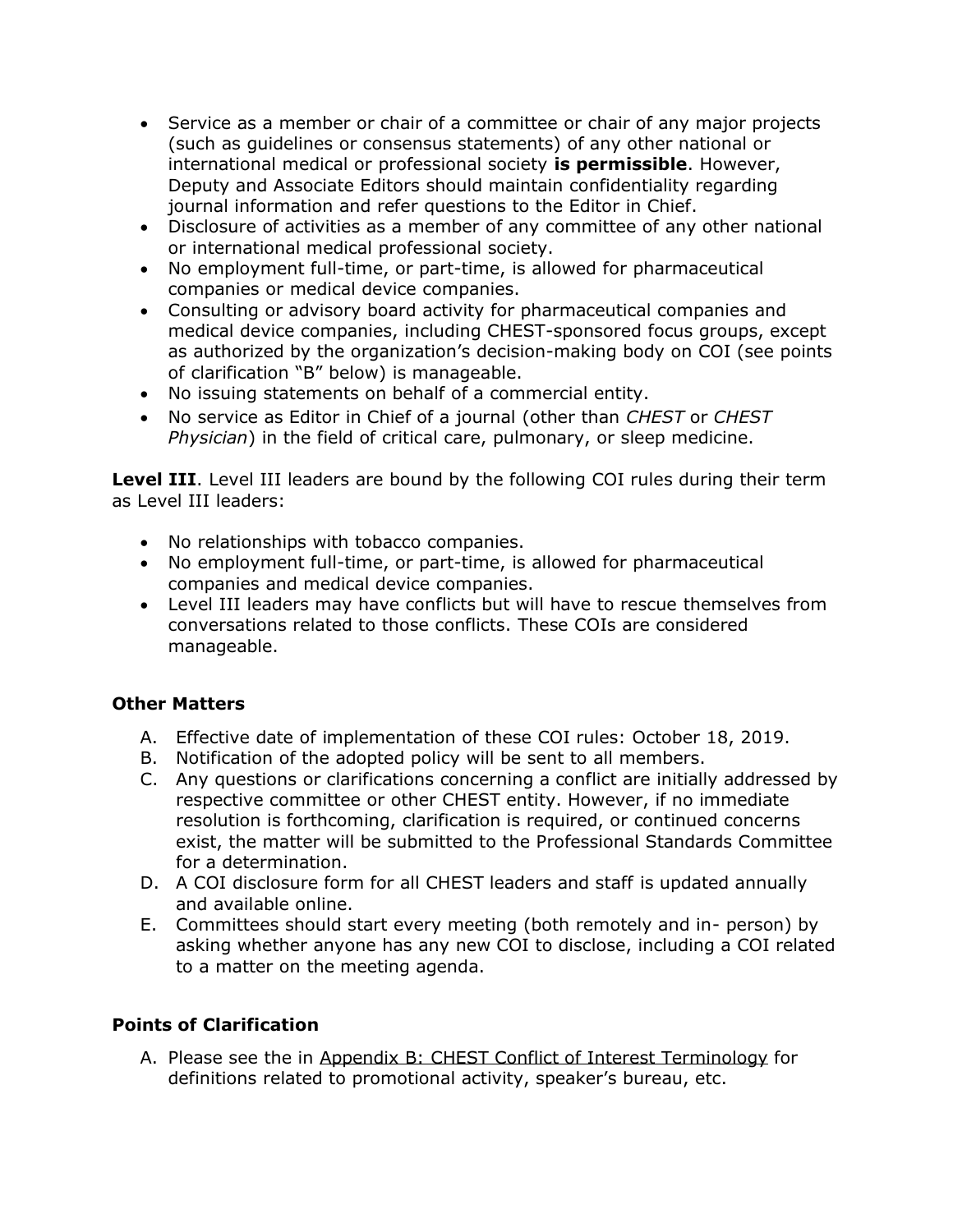In relation to commercial entities, the PSC refers to the ACCME definition of a commercial entity as an entity that produces, markets, re-sells, or distributes health care goods or services consumed by, or used on, patients. The ACCME does not consider providers of clinical service directly to patients to be commercial interests. For full detail, refer to Appendix B: CHEST [Conflict of Interest Terminology \(ACCME Commercial Entity\)](#page-11-0)

- B. The restrictions on service for other professional medical societies intend to avoid risk or perception of conflicting loyalties that could impair CHEST and its best interests, and apply to national and international entities only. They do not limit a leader's participation in local and state medical and professional societies or in hospital management. Level IIB/IIC leaders may serve on the board for another society providing that it is not an organization with which CHEST would compete for members, annual meeting attendance, or products.
- C. The restriction on work for pharmaceutical and medical device companies might limit a leader's participation as a content expert for a company. Leaders who believe that their work for a company would not create an actual or perceived conflict of interest may seek formal authorization for an exception.
- D. Within the context of the restriction on serving as a board member for a national or international medical or professional society, "board" is considered to have a fiduciary responsibility. Committees with the name "board" that do not have fiduciary responsibility would not be considered as a conflict of interest.

### **Appeals**

Any questions or clarifications concerning a conflict are initially addressed by the respective committee or other CHEST entity. However, if no immediate resolution is forthcoming, clarification is required, or continued concerns exist, the matter will be submitted to the Professional Standards Committee for a determination.

If the member disagrees with the determination of the Professional Standards Committee, the member may appeal the decision to a COI Appeals Committee consisting of the Chair of the Professional Standards Committee (serves as Chair), two Regents-at-Large appointed by the President, and the Immediate Past President serving as the liaison to the Professional Standards Committee. A super majority (3/4) is required to reach a decision, which will be binding.

### **Review and Categorization of COIs**

Disclosure of COIs over the last 3 years is required, including relationships in pulmonary, critical care, and sleep medicine, and areas where there may be a potential conflict, with the mission of CHEST, must be explained. This also includes activities relevant to practice, industry, or commercial entities that have products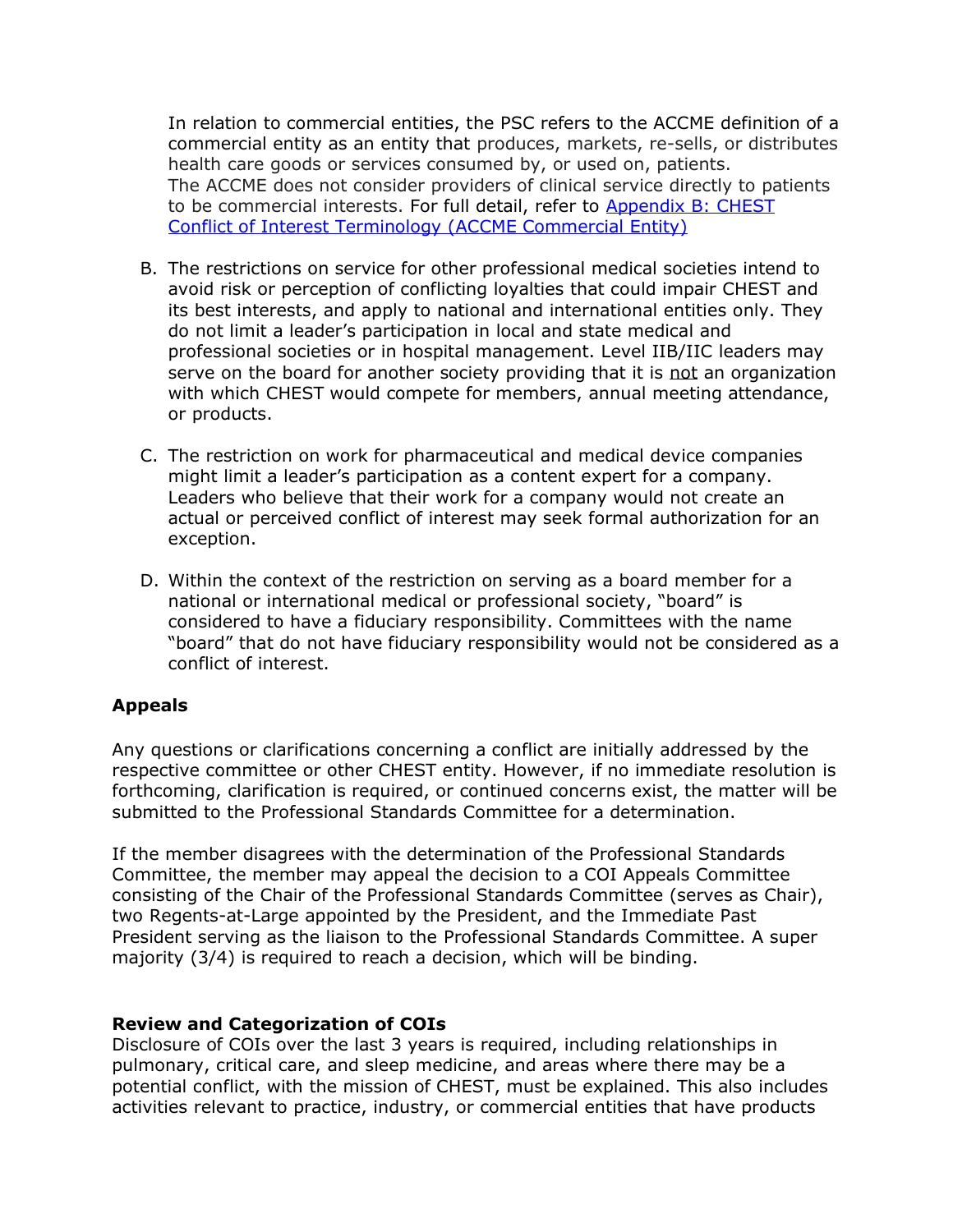related to pulmonary, critical care, and sleep medicine or overlap with the mission of CHEST.

If an individual takes on new non-CHEST related leadership appointments during the time as a CHEST leader, the COI disclosure must be updated. *New external leadership appointments and relationships should be disclosed and approved by the Professional Standards Committee before the new position is accepted*.

Questions regarding new leadership relationships may be sent to the Professional Standards Committee to ensure the new relationship adheres to CHEST policies.

For full detail, refer to [Appendix A: Categorization of Relationships and Activities by](#page-7-0)  [Role.](#page-7-0)

#### <span id="page-7-0"></span>**Appendix A:**

Categorization of Relationships and Activities by Role

| Type of<br>Relationship/Activity |                                                                                              | Level I       | B<br>Level IIA | Level IIB     | D<br>Level IIC | $\overline{\text{\sf Level III}}$ |  |
|----------------------------------|----------------------------------------------------------------------------------------------|---------------|----------------|---------------|----------------|-----------------------------------|--|
| $\mathbf{1}$                     | Authorship of scientific<br>peer-reviewed<br>publications                                    | Acceptable    | Acceptable     | Acceptable    | Acceptable     | Acceptable                        |  |
| $\overline{2}$                   | Authorship of<br>nonscientific publications                                                  | Acceptable    | Acceptable     | Acceptable    | Acceptable     | Acceptable                        |  |
| 3                                | Authorship of<br>textbooks/chapters                                                          | Acceptable    | Acceptable     | Acceptable    | Acceptable     | Acceptable                        |  |
| 4                                | Authorship of material in<br>support of a commercial<br>entity                               | Disqualifying | Disqualifying  | Disqualifying | Disqualifying  | Situational<br>Recusal            |  |
| 5                                | Investigator in grant-funded research supported by nonprofit/government or commercial entity |               |                |               |                |                                   |  |
| 5.1                              | With funds directed to<br>institution                                                        | Acceptable    | Acceptable     | Acceptable    | Acceptable     | Acceptable                        |  |
| 5.2                              | With funds directed to<br>individual                                                         | Disqualifying | Disqualifying  | Disqualifying | Disqualifying  | Situational<br>Recusal            |  |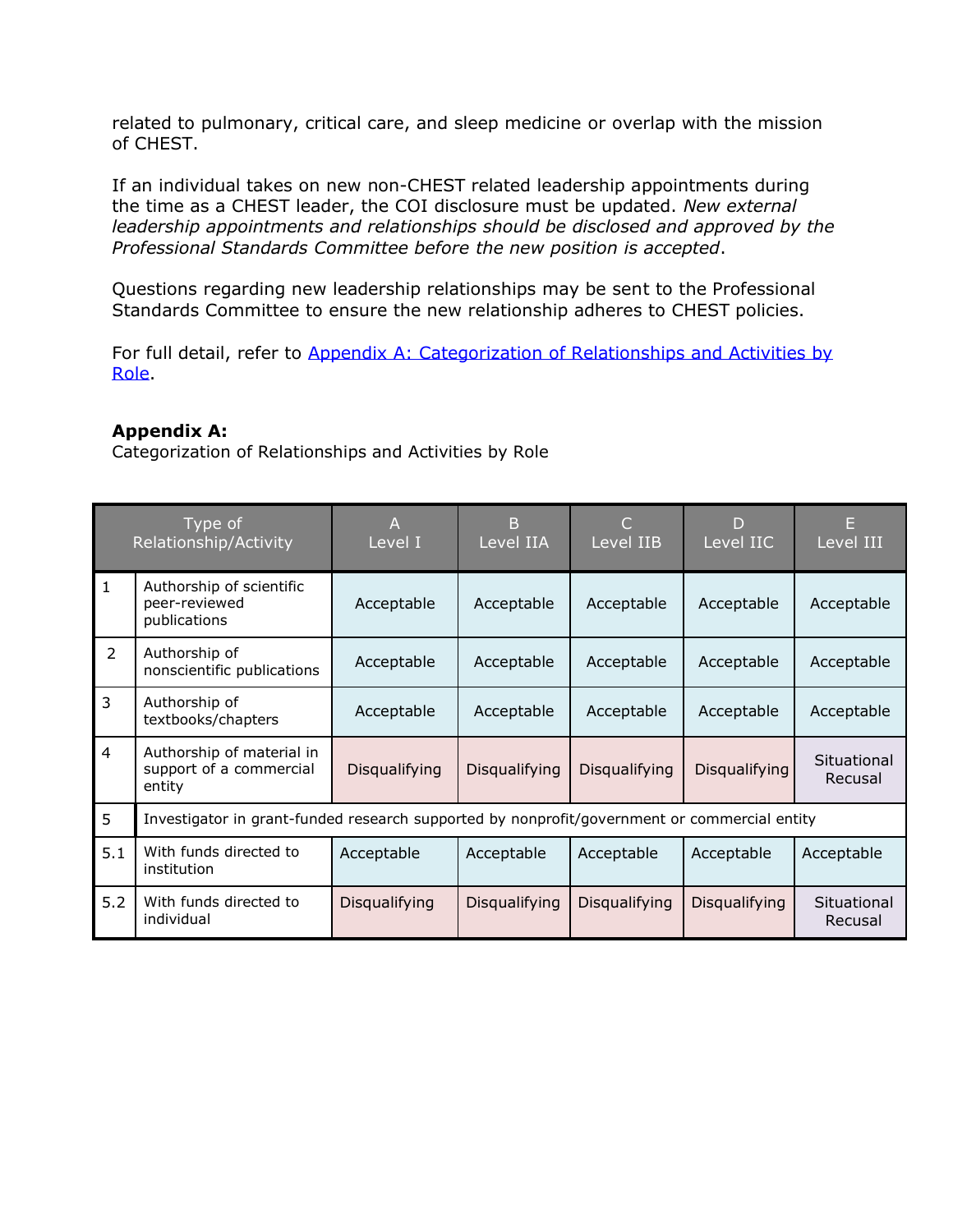|      | Type of<br>Relationship/Activity                                                                                                                                                                                            | A<br>Level I                     | B<br>Level IIA    | C<br>Level IIB | D<br>Level IIC | E<br>Level III         |  |  |
|------|-----------------------------------------------------------------------------------------------------------------------------------------------------------------------------------------------------------------------------|----------------------------------|-------------------|----------------|----------------|------------------------|--|--|
|      | EDUCATIONAL ACTIVITIES                                                                                                                                                                                                      |                                  |                   |                |                |                        |  |  |
| 6    | Faculty in CME-/MOC-<br>accredited activity                                                                                                                                                                                 | Acceptable                       | Acceptable        | Acceptable     | Acceptable     | Acceptable             |  |  |
| 7.1  | Faculty in commercially<br>sponsored nonaccredited<br>activity (i.e., morning<br>symposia)                                                                                                                                  | Disqualifying                    | Disqualifying     | Disqualifying  | Disqualifying  | Situational<br>Recusal |  |  |
| 7.2  | Faculty in a<br>commercially<br>sponsored,<br>nonaccredited activity<br>where a not-for-profit<br>organization fully<br>controls speaker<br>selection and content<br>(e.g. CHEST-run<br>commercially sponsored<br>symposia) | Acceptable                       | Acceptable        | Acceptable     | Acceptable     | Acceptable             |  |  |
|      |                                                                                                                                                                                                                             | ADVISORY/CONSULTANCY ENGAGEMENTS |                   |                |                |                        |  |  |
| 8    | Participation in a data-<br>safety monitoring board                                                                                                                                                                         | Acceptable                       | Acceptable        | Acceptable     | Acceptable     | Acceptable             |  |  |
| 9.1  | Advisor/consultant to<br>industry on study design,<br>education, or focus group                                                                                                                                             | Disqualifying                    | Disqualifying     | Manageable     | Manageable     | Situational<br>Recusal |  |  |
| 9.2  | Advisor/consultant to<br>CHEST sponsored focus<br>group by industry                                                                                                                                                         | Disqualifying                    | Disqualifying     | Manageable     | Manageable     | Situational<br>Recusal |  |  |
|      |                                                                                                                                                                                                                             |                                  | PUBLIC STATEMENTS |                |                |                        |  |  |
| 11   | Issuing statements on<br>behalf of a commercial<br>entity                                                                                                                                                                   | Disqualifying                    | Disqualifying     | Disqualifying  | Disqualifying  | Situational<br>Recusal |  |  |
| 12   | Providing paid expert<br>testimony on behalf of a<br>commercial entity                                                                                                                                                      | Disqualifying                    | Disqualifying     | Manageable     | Manageable     | Situational<br>Recusal |  |  |
| 12.1 | Providing paid expert<br>testimony privately for<br>noncommercial entity<br>(e.g., private sector)                                                                                                                          | Acceptable                       | Acceptable        | Acceptable     | Acceptable     | Acceptable             |  |  |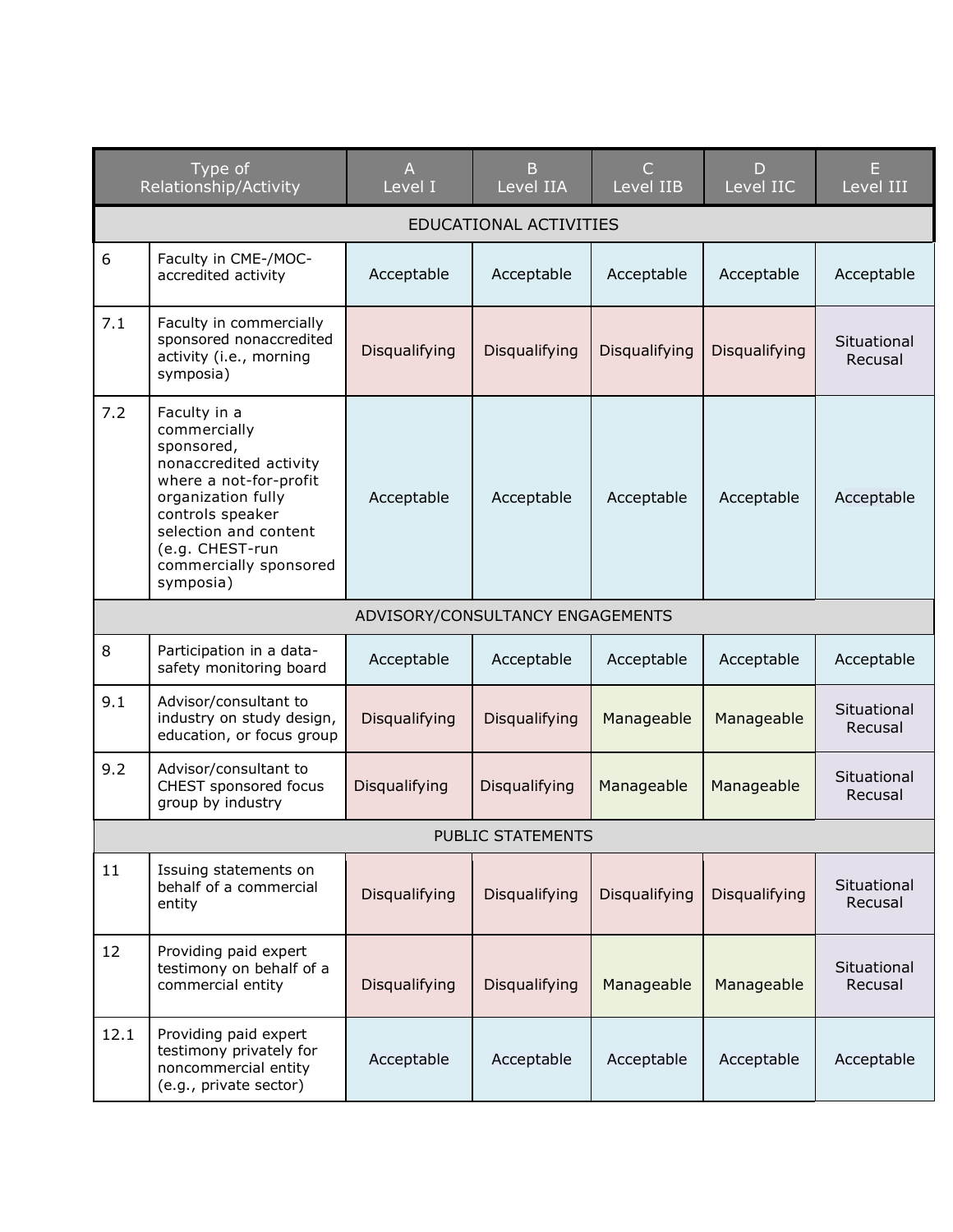| Type of<br>Relationship/Activity |                                                                                                                                                                                                                                                                                                                                                                                                              | A<br>Level I  | B<br>Level IIA    | C<br>Level IIB | D<br>Level IIC | Level III              |  |  |
|----------------------------------|--------------------------------------------------------------------------------------------------------------------------------------------------------------------------------------------------------------------------------------------------------------------------------------------------------------------------------------------------------------------------------------------------------------|---------------|-------------------|----------------|----------------|------------------------|--|--|
|                                  | INTELLECTUAL PROPERTY AND INVESTMENTS                                                                                                                                                                                                                                                                                                                                                                        |               |                   |                |                |                        |  |  |
| 13.                              | Patent holder or<br>applicant                                                                                                                                                                                                                                                                                                                                                                                | Manageable    | Manageable        | Manageable     | Manageable     | Situational<br>Recusal |  |  |
| 14                               | Investment in mutual<br>funds                                                                                                                                                                                                                                                                                                                                                                                | Acceptable    | Acceptable        | Acceptable     | Acceptable     | Acceptable             |  |  |
| 15                               | Investments (e.g. stock holdings, stock options, warrants, shares, bonds, or any other form of direct<br>investment; not as part of a mutual fund) in pharmaceutical companies or any other commercial entities<br>(e.g., device manufacturers) that manufacture or sell products related to management of individuals with<br>disorders addressed by CHEST. See Appendix B regarding commercial entities. ^ |               |                   |                |                |                        |  |  |
|                                  |                                                                                                                                                                                                                                                                                                                                                                                                              | Disqualifying | Disqualifying     | Disqualifying  | Disqualifying  | Situational<br>Recusal |  |  |
|                                  |                                                                                                                                                                                                                                                                                                                                                                                                              |               | <b>EMPLOYMENT</b> |                |                |                        |  |  |
| 16                               | Full-time/part-time<br>employment<br>arrangement with a for<br>profit commercial entity<br>that manufactures or<br>sells products related to<br>management of<br>individuals with disorders<br>of the chest                                                                                                                                                                                                  | Disqualifying | Disqualifying     | Disqualifying  | Disqualifying  | Disqualifying          |  |  |
| TOBACCO/E-CIGARETTE              |                                                                                                                                                                                                                                                                                                                                                                                                              |               |                   |                |                |                        |  |  |
| 17                               | Investments or<br>engagements with<br>tobacco-related<br>companies.                                                                                                                                                                                                                                                                                                                                          | Disqualifying | Disqualifying     | Disqualifying  | Disqualifying  | Disqualifying          |  |  |

^ Item 15: These restrictions apply to investments and intellectual property (e.g., patents associated with licensing, and/or financial or in-kind benefit) held by individual, their spouse, domestic or life partner, dependent children, and minors living in the same household.

| Type of<br>Relationship/Activity |                                                         | Α<br>Level I  | В<br>Level IIA | C.<br>Level IIB             | D<br>Level IIC | E<br>Level III         |  |  |
|----------------------------------|---------------------------------------------------------|---------------|----------------|-----------------------------|----------------|------------------------|--|--|
|                                  | PROFESSIONAL MEDICAL SOCIETY INVOLVEMENT                |               |                |                             |                |                        |  |  |
| 18.1                             | Service as board<br>member or officer<br>of a competing | Disqualifying | Disqualifying  | Disqualifying Disqualifying |                | Situational<br>Recusal |  |  |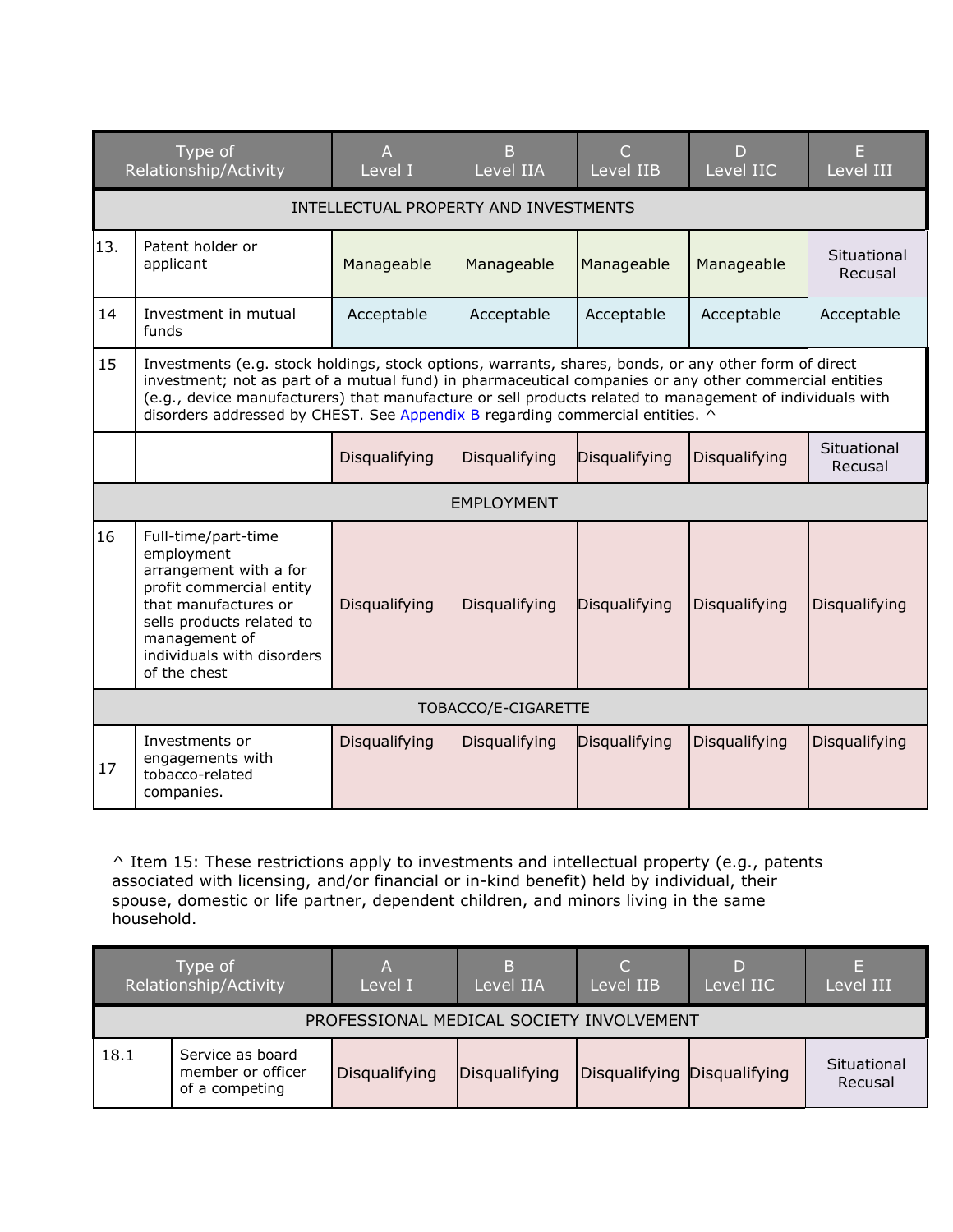|      | organization with<br>which CHEST would<br>compete for<br>members, annual<br>meeting<br>attendance, or<br>products.                                                                                                                                                                                       |               |               |               |            |                        |
|------|----------------------------------------------------------------------------------------------------------------------------------------------------------------------------------------------------------------------------------------------------------------------------------------------------------|---------------|---------------|---------------|------------|------------------------|
| 18.2 | Service as board<br>member or officer<br>for another society<br>provided that it is<br>not an organization<br>with which CHEST<br>would compete for<br>members, annual<br>meeting<br>attendance, or<br>products.                                                                                         | Disqualifying | Disqualifying | Acceptable    | Acceptable | Acceptable             |
| 19.1 | Service as chair of a<br>committee or chair<br>of any major<br>projects (such as<br>guidelines or<br>consensus<br>statements) of a<br>competing<br>organization with<br>which CHEST would<br>compete for<br>members, annual<br>meeting<br>attendance, or<br>products.                                    | Disqualifying | Disqualifying | Disqualifying | Manageable | Situational<br>Recusal |
| 19.2 | Service as chair of a<br>committee or chair<br>of any major<br>projects (such as<br>guidelines or<br>consensus<br>statements) for<br>another society<br>provided that it is<br>not an organization<br>with which CHEST<br>would compete for<br>members, annual<br>meeting<br>attendance, or<br>products. | Acceptable    | Acceptable    | Acceptable    | Acceptable | Acceptable             |
| 20.1 | Activities as a<br>member of any<br>committee of a<br>competing                                                                                                                                                                                                                                          | Manageable    | Manageable    | Manageable    | Manageable | Situational<br>Recusal |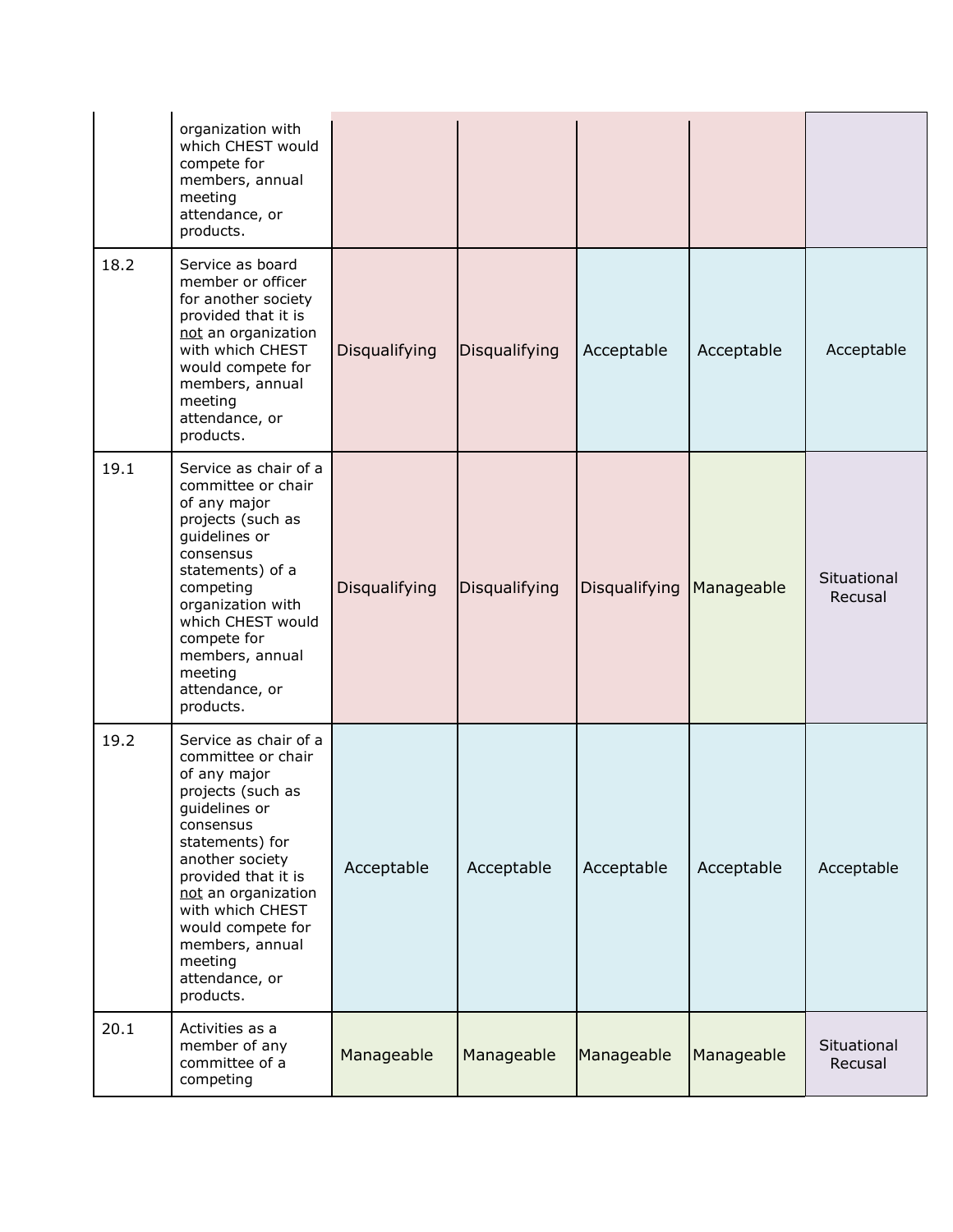|      | organization with<br>which CHEST would<br>compete for<br>members, annual<br>meeting<br>attendance, or<br>products.                                                                                                      |               |               |               |               |                        |
|------|-------------------------------------------------------------------------------------------------------------------------------------------------------------------------------------------------------------------------|---------------|---------------|---------------|---------------|------------------------|
| 20.2 | Activities as a<br>member of any<br>committee of<br>another society<br>provided that it is<br>not an organization<br>with which CHEST<br>would compete for<br>members, annual<br>meeting<br>attendance, or<br>products. | Acceptable    | Acceptable    | Acceptable    | Acceptable    | Acceptable             |
| 21   | Service as Editor in<br>Chief of a journal in<br>the field of (other<br>than CHEST or<br>CHEST Physician)<br>critical care,<br>pulmonary, or sleep<br>medicine.                                                         | Disqualifying | Disqualifying | Disqualifying | Disqualifying | Situational<br>Recusal |

## <span id="page-11-0"></span>**Appendix B:**

CHEST Conflict of Interest Terminology (Developed October 2019)

**Commercial Advisory Boards, Committees, or Engagements**: Serving on a committee or board organized by a commercial entity on a topic related to a company project, product or promotion.

**Authorship:** Listed among the authors of a manuscript or other publication that is intended for distribution (first, middle or last author). Being listed in the acknowledgement section does not count as authorship.

**Commercial Educational Activity**: Educational forum organized/supported by a commercial entity without conformance to standards required by the American College of Continuing Medical Education (ACCME) (i.e. non-accredited). Examples include satellite symposia, pharmaceutical or device manufacturer organized educational events, local sponsored lectures, or any talk/presentation using any industry branded, generated, or facilitated slides.

### **Commercial Entity:**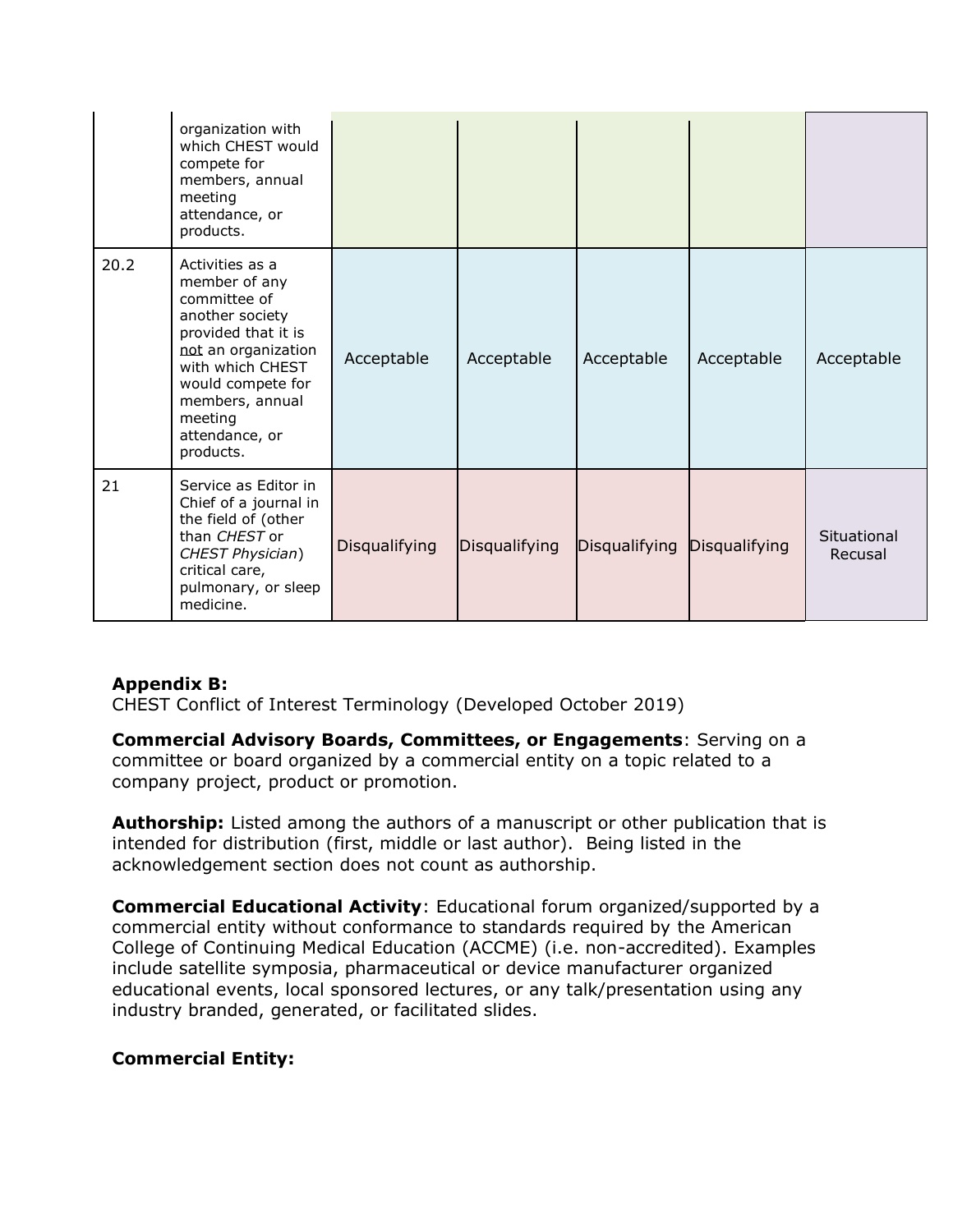The PSC defers to the ACCME definition of a commercial entity. A *commercial interest* is any entity producing, marketing, re-selling, or distributing health care goods or services consumed by, or used on, patients.

The ACCME does not consider providers of clinical service directly to patients to be commercial interests - unless the provider of clinical service is owned, or controlled by, an ACCME-defined commercial interest.

A commercial interest is not eligible for ACCME accreditation. Commercial interests cannot be accredited providers and cannot be joint providers. Within the context of this definition and limitation, the ACCME considers the following types of organizations to be eligible for accreditation and free to control the content of CME in which case they would not be considered commercial entities by CHEST:

- 501-C Non-profit organizations (Note, ACCME screens 501c organizations for eligibility. Those that advocate for commercial interests as a 501c organization are not eligible for accreditation in the ACCME system. They cannot serve in the role of joint provider, but they can be a commercial supporter.)
- Government organizations
- Non-health care related companies
- Liability insurance providers
- Health insurance providers
- Group medical practices
- For-profit hospitals
- For-profit rehabilitation centers
- For-profit nursing homes
- Blood banks
- Diagnostic laboratories

**Competing Organization**: Another society or organization with which CHEST would compete (e.g. for members, annual meeting attendance, or products).

**Conflict of Interest:** Any relationship or other known set of circumstances that has the potential to bias or might reasonably be perceived by others to bias, an individual's judgement, conduct or other actions.

- **Financial COI:** Any relationship for which one receives remuneration or inkind benefits that could be perceived to influence one's judgement in the evaluation of specific recommendations. These include relationships by the participant, their spouse, domestic or life partner, dependent children and minors living in the same household.
- **Intellectual COI:** Any activity that creates the potential for attachment to a specific predetermined point of view that could be perceived to affect one's judgement in the evaluation of specific recommendations or suggestions.
- **Related content area:** Those that are aligned with the clinical questions and/or PICO elements to be addressed within the guideline or recommendation.